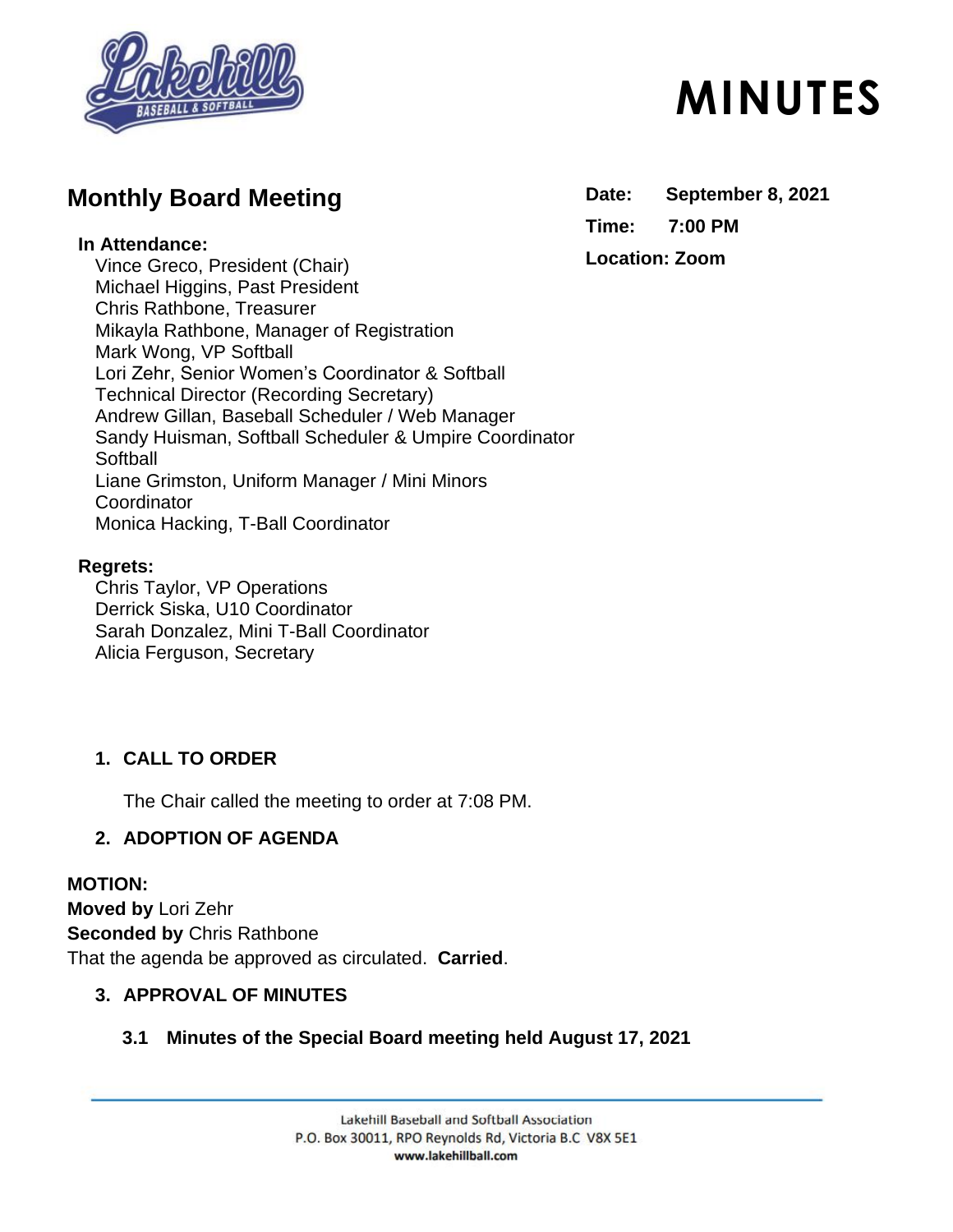The minutes were not finalized and were not circulated to members in time for the meeting.

## **3.2 Minutes of the Monthly Board meeting held August 18, 2021**

## **MOTION:**

**Moved by** Michael Higgins

**Seconded by** Chris Rathbone

That the Minutes of the Monthly Board meeting held August 17, 2021, be approved as circulated. **Carried**.

#### **4. UNFINISHED BUSINESS**

## **4.1 Action Items – Ongoing List (for information)**

#### **4.2 Bylaw Review (Alicia Ferguson)**

| Discussion included:                  | Responsible     | <b>Date</b><br>mm/dd/yy  |
|---------------------------------------|-----------------|--------------------------|
| No information received yet, ongoing. | Alicia Ferguson | $\overline{\phantom{0}}$ |

## **4.3 Website Changes (Vince Greco)**

| Discussion included:                                                                                                                                                                                                                                                                   | <b>Responsible</b> | <b>Date</b><br>mm/dd/yy |
|----------------------------------------------------------------------------------------------------------------------------------------------------------------------------------------------------------------------------------------------------------------------------------------|--------------------|-------------------------|
| Pros and cons of the current system(s) versus a<br>new one stop shop platform system.<br>Issues and suggestions to deal with the issue of<br>poor functionality for the backend administration<br>versus the desired end use for members.<br>No further action to pursue at this time. |                    |                         |

#### **5. CORRESPONDENCE**

| Discussion included:                                                                                                                                             | <b>Responsible</b> | <b>Date</b><br>mm/dd/yy |
|------------------------------------------------------------------------------------------------------------------------------------------------------------------|--------------------|-------------------------|
| Softball parent complaint against a coach from<br>another association. The complaint was<br>reviewed and investigated but follow up required<br>with the parent. | Mark Wong          |                         |

#### **6. REPORTS**

#### **6.1 Financial Update (Chris Rathbone)**

| Discussion included:                                                                                                                                                      | <b>Responsible</b> | <b>Date</b><br>mm/dd/yy |
|---------------------------------------------------------------------------------------------------------------------------------------------------------------------------|--------------------|-------------------------|
| Wrapping up yearend books, preparing draft<br>budget for board's review which will then go to<br>the AGM, and currently awaiting response on<br>gaming grant application. |                    |                         |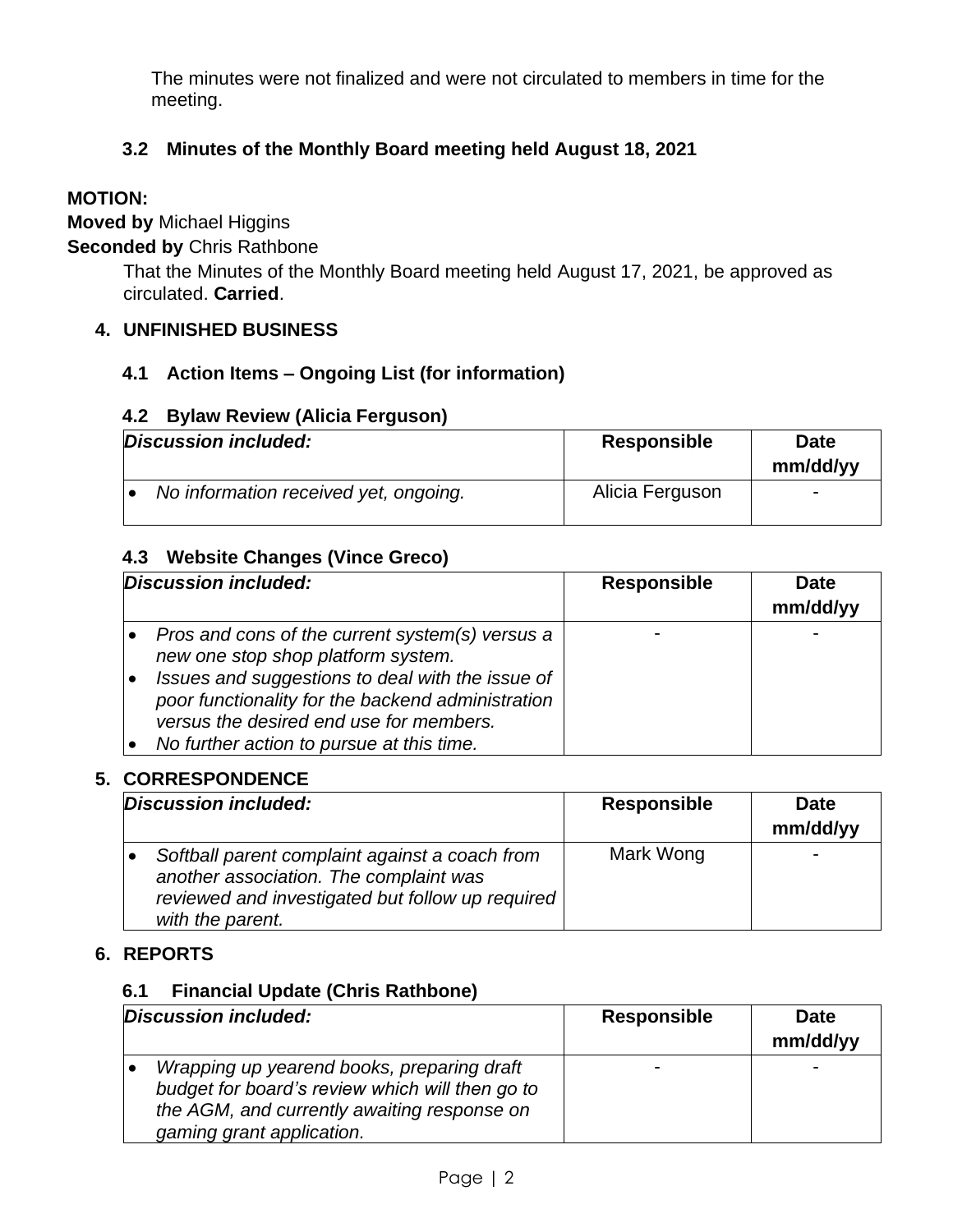#### **6.2 Softball Program Update (Mark Wong)**

| Discussion included:                                             | <b>Responsible</b> | <b>Date</b><br>mm/dd/yy |
|------------------------------------------------------------------|--------------------|-------------------------|
| Forwarding information about fall ball at other<br>associations. |                    |                         |
| Organizing winter clinics.                                       |                    |                         |

#### **6.3 Baseball Program Update (Chris Taylor)**

| Discussion included:                                      | <b>Responsible</b> | <b>Date</b><br>mm/dd/yy |
|-----------------------------------------------------------|--------------------|-------------------------|
| Fall ball has 3 teams (Majors, Minors, Rookie<br>Minors). |                    |                         |
| Registration to be \$50/player with t-shirt.              |                    |                         |
| Chris and Ben organizing winter clinics.                  |                    |                         |

#### **6.4 Operations Update (Chris Taylor)**

| Discussion included:             | <b>Responsible</b> | <b>Date</b><br>mm/dd/yy |
|----------------------------------|--------------------|-------------------------|
| Removing banners from clubhouse. | Liane Grimston     |                         |

## **6.5 Admin Update (Vince Greco)**

| Discussion included: |                                                                                                                              | <b>Responsible</b>                                                     | <b>Date</b><br>mm/dd/yy |
|----------------------|------------------------------------------------------------------------------------------------------------------------------|------------------------------------------------------------------------|-------------------------|
|                      | Unreturned equipment bags and keys.<br>4-6 teams that have not yet returned uniforms.                                        | Vince Greco<br>ă<br>Mark Wong<br><b>Chris Taylor</b><br>Liane Grimston |                         |
|                      | Communication with Saanich regarding their<br>request for financial information and awaiting<br>rationale for their request. |                                                                        |                         |

## **7. ONGOING BUSINESS**

#### **7.1 Baseball & Softball – working together or separate, Logos, Uniforms, Branding (Vince Greco)**

| Discussion included: |                                                                                                                                                                                                                                  | <b>Responsible</b> | <b>Date</b><br>mm/dd/yy |
|----------------------|----------------------------------------------------------------------------------------------------------------------------------------------------------------------------------------------------------------------------------|--------------------|-------------------------|
|                      | Whether the same logo/branding should<br>continue and whether it should be the same for<br>baseball and softball. Agreed to continue as is<br>for now: Lakehill script on jerseys, LH block for<br>hats, and main color is blue. |                    |                         |

#### **8. NEW BUSINESS**

## **8.1 Face Guards for Batting (Andrew Gillan)**